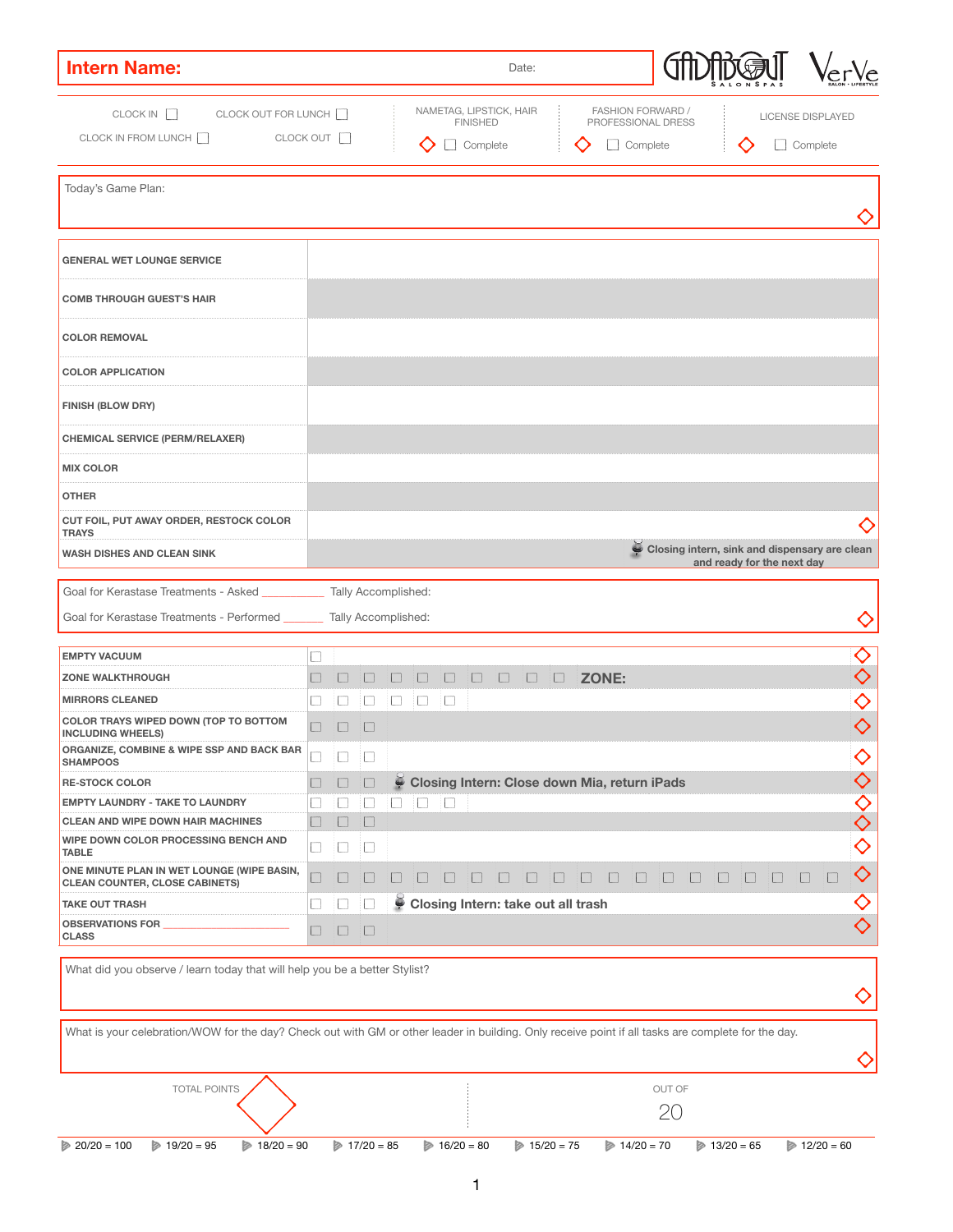| <b>Personal Intern Name:</b>                                                                                                            |              |                                    | Date:                                                                                                   |                                                            |  |                                      |
|-----------------------------------------------------------------------------------------------------------------------------------------|--------------|------------------------------------|---------------------------------------------------------------------------------------------------------|------------------------------------------------------------|--|--------------------------------------|
| CLOCK IN<br>CLOCK OUT FOR LUNCH<br>CLOCK OUT<br>CLOCK IN FROM LUNCH                                                                     |              |                                    | NAMETAG, LIPSTICK, HAIR<br><b>FINISHED</b><br>Complete                                                  | <b>FASHION FORWARD /</b><br>PROFESSIONAL DRESS<br>Complete |  | <b>LICENSE DISPLAYED</b><br>Complete |
| Today's Game Plan:                                                                                                                      |              |                                    |                                                                                                         |                                                            |  | $\bigcirc$                           |
| <b>PREPARE COLOR TRAY / BEFORE AND AFTER</b><br><b>EACH GUEST - ENSURE WHEELS ARE CLEAN</b><br>KEEP STATION CLEAN, NEAT, TIDY AND READY |              |                                    |                                                                                                         |                                                            |  | $\bigcirc$<br>$\bigcirc$             |
| <b>FOR EACH GUEST</b><br><b>SWEEP HAIR DURING/AFTER EACH GUEST</b><br><b>GENERAL WET LOUNGE SERVICE</b>                                 |              |                                    |                                                                                                         |                                                            |  | $\langle \ \rangle$                  |
| <b>COMB THROUGH GUEST'S HAIR</b>                                                                                                        |              |                                    |                                                                                                         |                                                            |  |                                      |
| <b>COLOR REMOVAL</b><br><b>COLOR APPLICATION</b><br><b>FINISH (BLOW DRY)</b>                                                            |              |                                    |                                                                                                         |                                                            |  |                                      |
| <b>CHEMICAL SERVICE (PERM/RELAXER)</b><br><b>MIX COLOR</b>                                                                              |              |                                    |                                                                                                         |                                                            |  |                                      |
| <b>OTHER</b><br><b>WASH DISHES AND CLEAN SINK</b>                                                                                       |              |                                    |                                                                                                         |                                                            |  |                                      |
| Tally Kerastase Treatments - Accomplished                                                                                               |              |                                    |                                                                                                         |                                                            |  |                                      |
| <b>EMPTY VACUUM</b>                                                                                                                     |              |                                    |                                                                                                         |                                                            |  |                                      |
| <b>MIRRORS CLEANED</b><br><b>ORGANIZE, COMBINE &amp; WIPE SSP AND BACK BAR</b><br><b>SHAMPOOS</b>                                       | $\mathbf{1}$ | $\Box$<br>$\overline{\phantom{a}}$ | $\begin{array}{ccc} \hline \quad \quad & \quad \quad & \quad \quad & \quad \quad \\ \hline \end{array}$ |                                                            |  | ◇                                    |
| <b>ASSIST INTERNS WITH RE-STOCKING COLOR</b>                                                                                            |              | $\Box$                             | Closing Intern: Close down Mia, return iPads                                                            |                                                            |  |                                      |

| <b>ASSIST HOUSEKEEPING EMPTY LAUNDRY - TAKE</b><br><b>TO LAUNDRY</b>                                                                               |                             |                             | $\overline{\phantom{a}}$ |                             |                                           |                             |                             | $\bigcirc$                  |
|----------------------------------------------------------------------------------------------------------------------------------------------------|-----------------------------|-----------------------------|--------------------------|-----------------------------|-------------------------------------------|-----------------------------|-----------------------------|-----------------------------|
| <b>CLEAN AND WIPE DOWN HAIR MACHINES</b>                                                                                                           |                             |                             | $\Box$                   |                             |                                           |                             |                             |                             |
| <b>WIPE DOWN COLOR PROCESSING BENCH AND</b><br><b>TABLE</b>                                                                                        | Г                           | $\mathcal{L}_{\mathcal{A}}$ | $\Box$                   |                             |                                           |                             |                             | $\Diamond$                  |
| ONE MINUTE PLAN IN WET LOUNGE (WIPE BASIN,<br><b>CLEAN COUNTER, CLOSE CABINETS)</b>                                                                |                             |                             |                          |                             | $\mathcal{L}$                             |                             |                             |                             |
| <b>TAKE OUT TRASH</b>                                                                                                                              | $\mathcal{L}_{\mathcal{A}}$ | $\Box$                      |                          | ۷                           | <b>Closing Intern: take out all trash</b> |                             |                             |                             |
| <b>OBSERVATIONS FOR</b><br><b>CLASS</b>                                                                                                            |                             |                             | $\Box$                   |                             |                                           |                             |                             |                             |
| What did you observe / learn today that will help you be a better Stylist?                                                                         |                             |                             |                          |                             |                                           |                             |                             |                             |
| What is your celebration/WOW for the day? Check out with GM or other leader in building. Only receive point if all tasks are complete for the day. |                             |                             |                          |                             |                                           |                             |                             |                             |
| <b>TOTAL POINTS</b>                                                                                                                                |                             |                             |                          |                             |                                           | OUT OF<br>20                |                             |                             |
| $\triangleright$ 19/20 = 95<br>$18/20 = 90$<br>$20/20 = 100$<br>Þ                                                                                  |                             | Þ                           | $17/20 = 85$             | $\triangleright$ 16/20 = 80 | $\triangleright$ 15/20 = 75               | $\triangleright$ 14/20 = 70 | $\triangleright$ 13/20 = 65 | $\triangleright$ 12/20 = 60 |